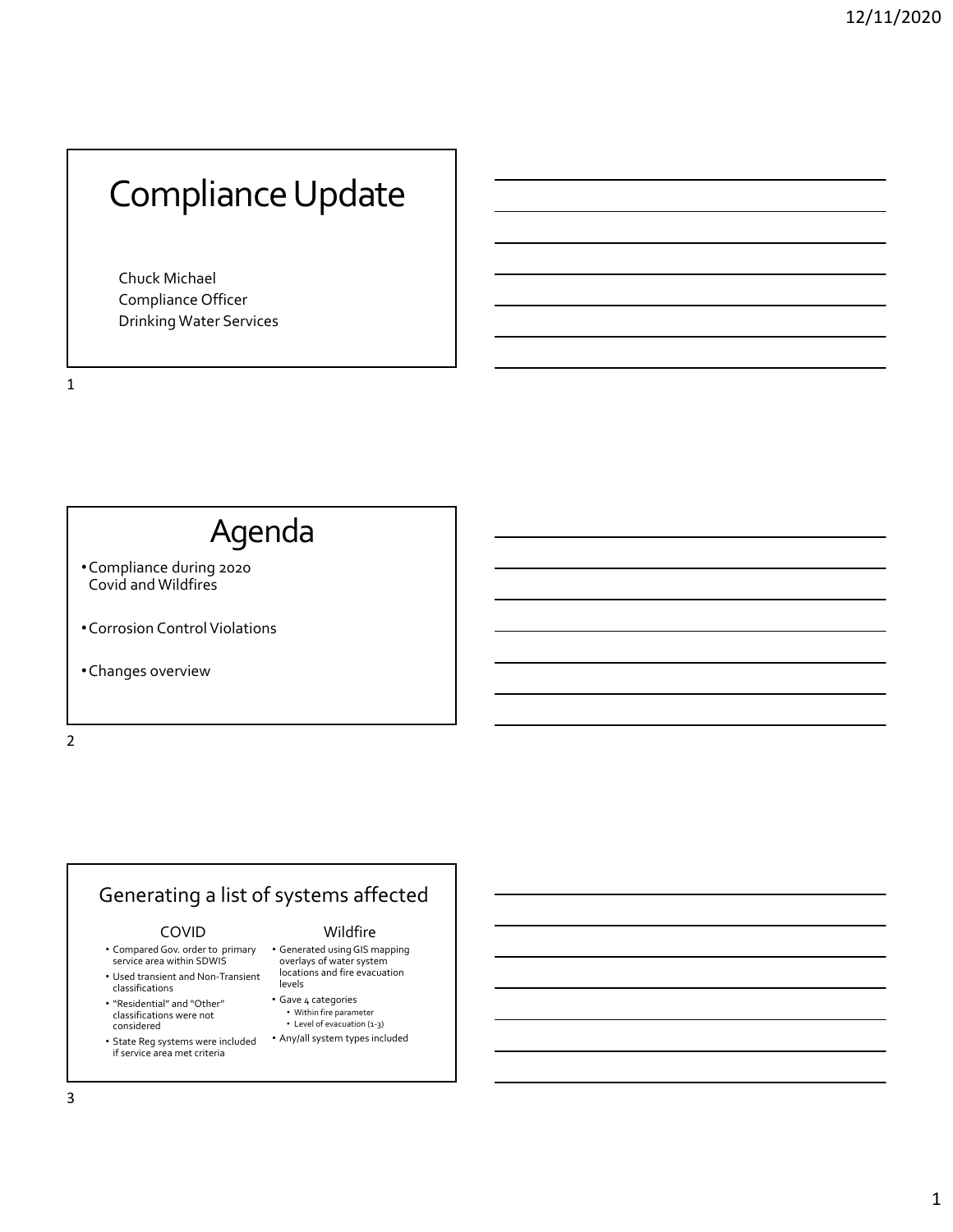### Overview of the lists

#### COVID

- This list was sent to all counties Review and additional for review – asked for additional information
- Still ongoing numbers effective 12/7/20
- 1988 systems reviewed
- <sup>914</sup> determined Closed at some point
- 687 still listed as closed

# information was provided by Tech services unit.

• Time frame covered Additional time will be on case-<br>by‐case basis

Wildfires

#### 4

# Compliance – how it is and was effected

#### COVID

• Violation not issued/removed when closed:

#### • Coliform

- Nitrate (letters still went out) • DBP/LCR – time period
- adjusted

• Coliform schedule changes & investigations reviewed if in closed time period.

### Wildfires

- Systems under Level 2 or Level 3 evacuation in the time period were reviewed: • Coliform
	- LCR 1 month extension if needed

5

## Covid closure and Monthly Coliform

Situation: A few systems were that closed were on monthly coliform schedules and in process toward 12 consecutive months of samples – How to count this?

Decision: consider it a pause. If they had 5 consecutive months prior to Covid closure then they need 7 consecutive months after reopen.

6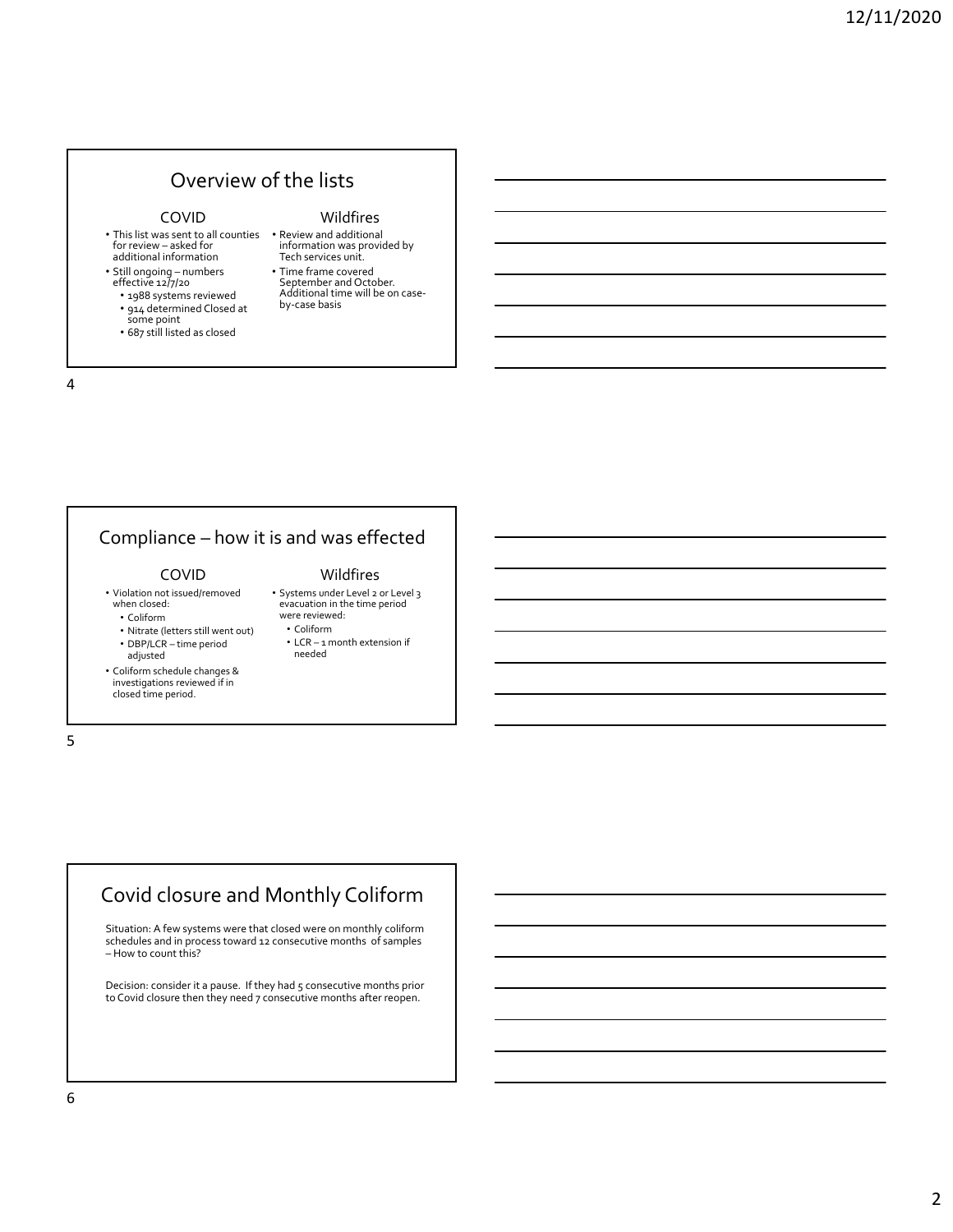### Corrosion Control Violations Update:

- January 2020 25 M&R violations 1st ones issued
- October 2020 13 M&R violations most recent issued
- 60 different systems 38 with 1 or 2

7

### CCViolations – common causes:

• M&R

- Late or not reported
- Recording results over 2 weeks apart
- Treatment technique
	- Having a reading below the minimum and not recording a reading the next day

8

### Reminder of recent change:

• DBP schedules on 3‐year monitoring

- Treat them the same as LCR If DIST then does not follow the standard monitoring framework.
- Schedule starts January 1st any year
- Monitoring is every 3rd year.

9